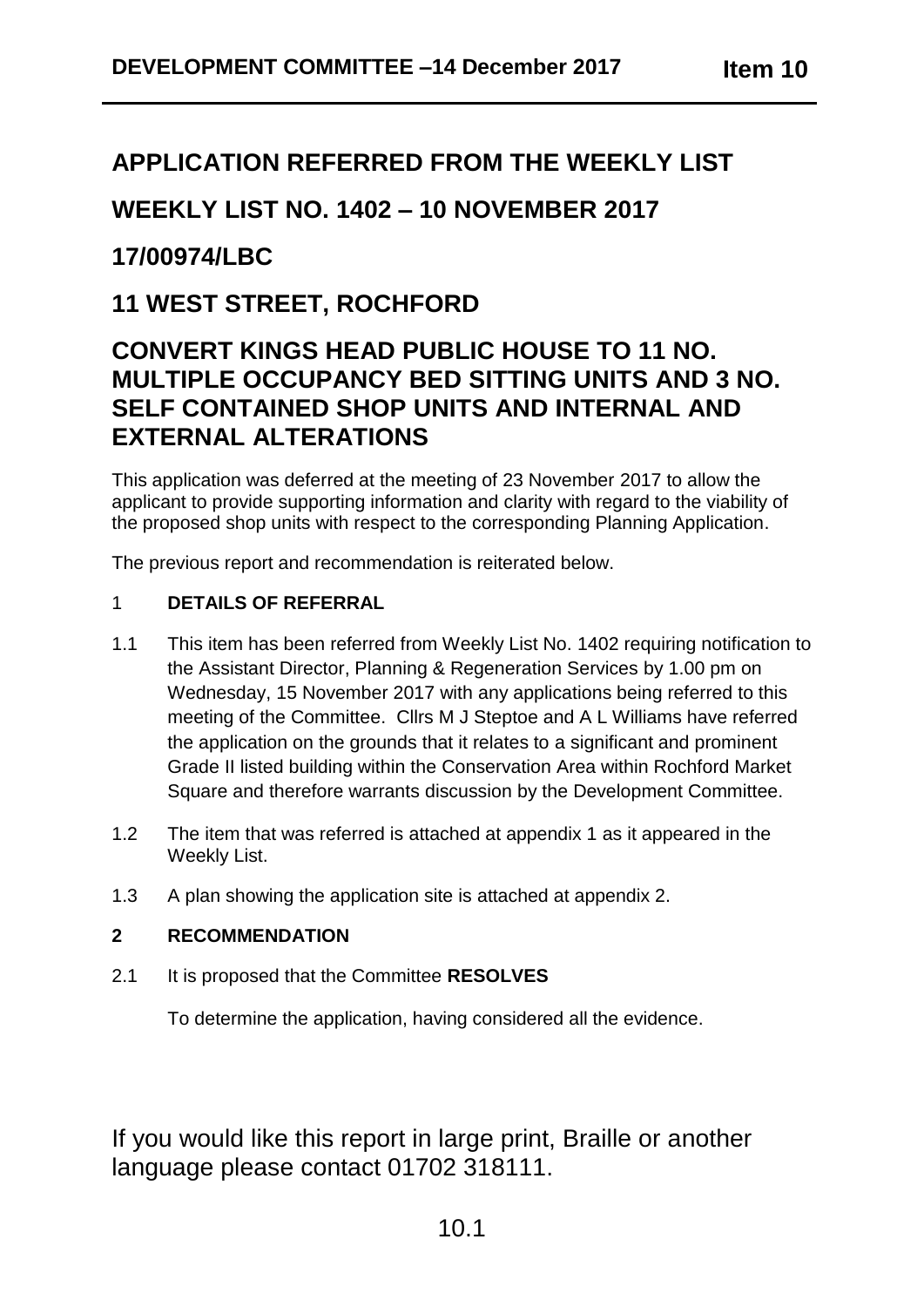#### **Appendix 1**

| Application No:                      | 17/00974/LBC                                                                                                                                                 | Zoning: Town Centres,<br><b>Conservation Area</b> |
|--------------------------------------|--------------------------------------------------------------------------------------------------------------------------------------------------------------|---------------------------------------------------|
| <b>Case Officer</b>                  | Mr Robert Davis                                                                                                                                              |                                                   |
| Parish:                              | <b>Rochford Parish Council</b>                                                                                                                               |                                                   |
| Ward:                                | Roche South                                                                                                                                                  |                                                   |
| Location:<br>11 West Street Rochford |                                                                                                                                                              |                                                   |
| Proposal:                            | Convert Kings Head public house to 11 no multiple<br>occupancy bed sitting units and 3 no self contained<br>shop units and internal and external alterations |                                                   |

### SITE AND PROPOSAL

- 1. Listed Building consent is sought for the conversion of a public house into eleven bed sit residential units and three shop units. There is a tandem application for full planning permission - reference 17/00928/COU. A previous application for listed building consent to convert the building into twelve residential units was approved under application ref: 17/00513/LBC.
- 2. The building is located within the town centre of Rochford and has a frontage on the southern side of West Street looking towards the market square. It is within the Rochford Conservation Area. The premises are presently vacant.
- 3. The Kings Head Hotel is a Grade II listed building first listed in 1959. The listing description reads as 'C18 and C19 facade of probably C17 or earlier origins. painted brick face. red plain tiled roof. Large red brick chimney stack to right. 2 storeys and attics. 3 gabled dormers. Three 2 storey angled 3-light vertically sliding sash bay windows. a dentilled band above the upper storey continued across the front. doorways to left and right of central bay, that to left with moulded surround, rectangular fanlight and shaped cornice head, to right with moulded surround, moulded and dentilled pediment, half glazed doors'.
- 4. The proposal would involve internal conversion works. The front and side elevations are to be retained with minor alterations to the rear elevation and access off back lane to improve the access into the rear of the building with a new door and provide means of escape. A doorway would also be formed into bedsit 4 using an enlarging an existing window opening A section of external brickwork is proposed to be rendered. The ground and first floor wooden sash windows will be retained.
- 5. Internally the main rooms and central staircase would be retained. Within the building each bed sit would be located within the existing room areas with the main alterations resulting in the partitioning of the ground floor bar areas. The proposal would create 11 No. bed sitting units and three shop unit. The shop units would be located within the Market Square frontage. The application has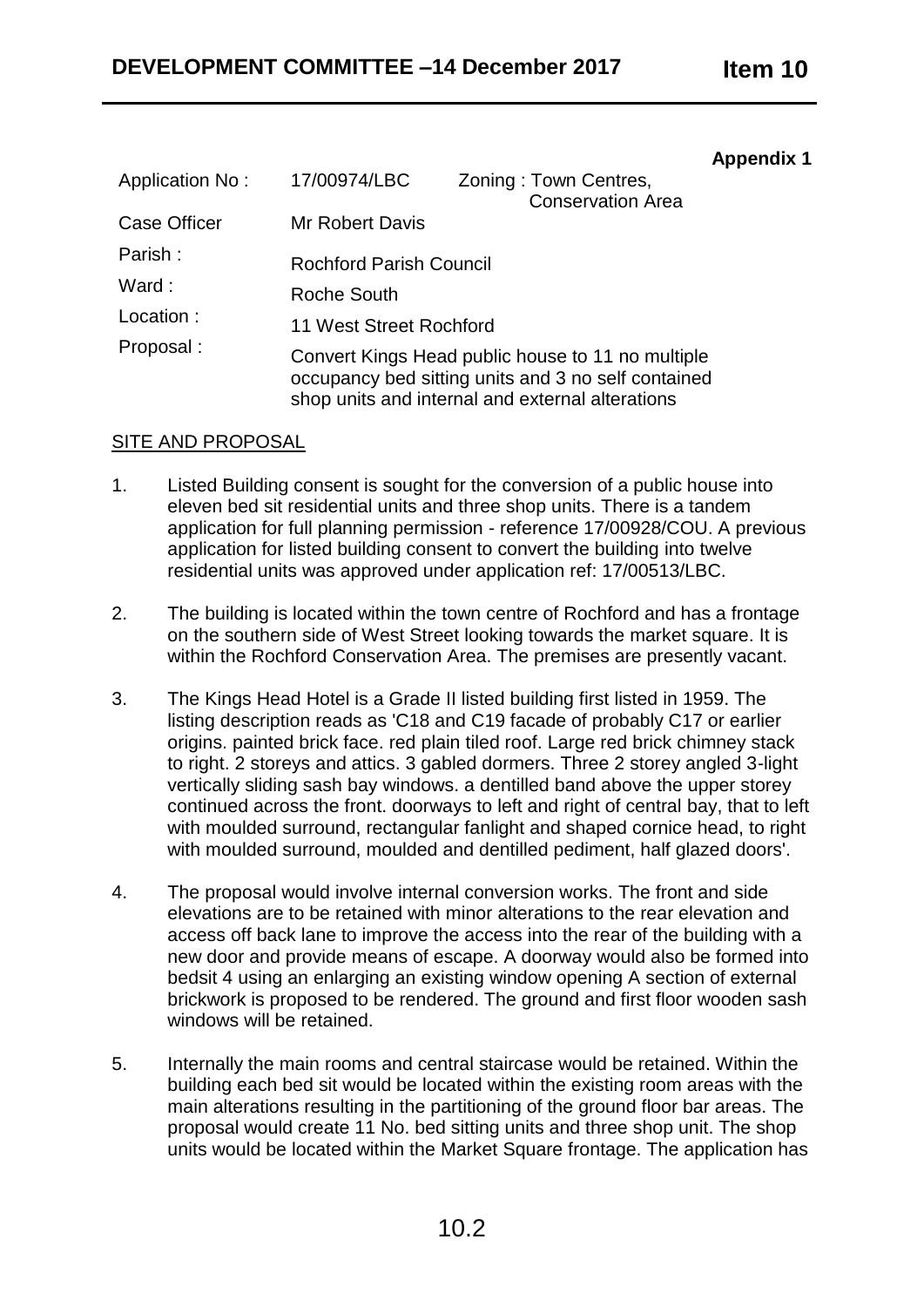been accompanied by a schedule of internal works and rear external alterations, a design and access statement and a historic building appraisal.

### MATERIAL PLANNING CONSIDERATIONS

- 6. Paragraph 126 of the National Planning Policy Framework (NPPF) requires local planning authorities to have a positive strategy for the conservation and enjoyment of the historic environment including heritage assets most at risk through neglect, decay or other threats. In doing so, they should recognise that heritage assets are an irreplaceable resource and conserve them in a manner appropriate to their significance.
- 7. Paragraph 131 of the NPPF states that in determining planning applications, local planning authorities should take account of:
	- o the desirability of sustaining and enhancing the significance of the heritage assets and putting them to viable uses consistent with their conservation
	- o the positive contribution that conservation of heritage assets can make to sustainable communities including their economic vitality, and
	- o the desirability of new development making a positive contribution to local character and distinctiveness.
- 8. Paragraph 132 requires that great weight is to be given to the asset's conservation and that any harm or loss should require clear and convincing justification.
- 9. In terms of the conservation of a heritage asset a proposed conversion to retail/residential use is considered to be an appropriate development as the standard of future upkeep would be expected to be of a higher standard than that for a solely commercial premises.
- 10. The Historic Buildings Adviser recognises that the existing pub has a prominent position within the market square, which is an important focal point for the conservation area. The Adviser notes that there are no proposed works to the front exterior of the building so the existing appearance of a public house will remain.
- 11. The adviser considers that the proposed internal alterations would not undermine the historic nature of the building and as the historic walls would be retained and only twentieth century walls would be removed, has no objection to the proposed alterations.
- 12. The adviser has some concerns about the proposed closure of the cellar areas and as these are an important part of the historic fabric recommends a condition to ensure that these are not permanently sealed up. It is also considered that the upper floor could be converted in order to help the future preservation of the asset.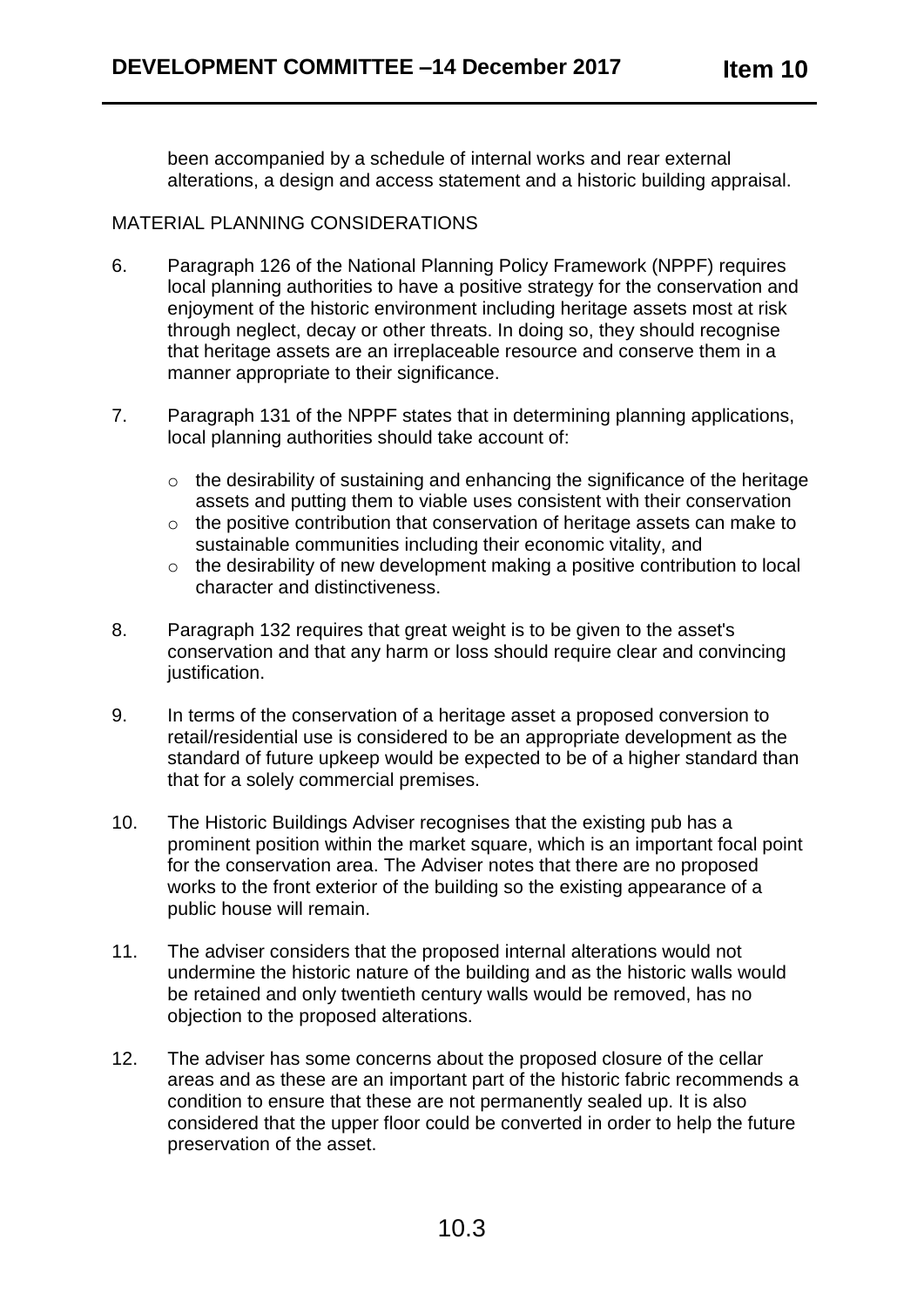- 13. It is considered that the proposed conversion would be acceptable and would be in accordance with planning policy to aid the conservation of historic buildings.
- 14. Objections from third parties in terms of the listed building are not considered sustainable. This would not, however, mean that the proposal would be acceptable to other planning considerations.

#### **Consultations and Representations:**

.

- 15. ECC HISTORIC BUILDINGS/CONSERVATION AREAS The applicant seeks permission to convert the former Kings Head Pub, 11 West Street in Rochford to form 11 multiple occupancy flats and three ground floor retail units. The façade of the building is of eighteenth and nineteenth century construction, which has re-fronted an earlier timber framed building. It is an important historic public house, fronting onto the market -place within the centre of Rochford. For this reason is it not only listed grade II for its architectural and historic significance, but the building is also considered to make an important contribution to the character and appearance of the Rochford Conservation Area.
- 16. A previous application (17/00513/LBC) was considered earlier this year. This sought to convert the building into twelve units and was not considered objectionable by the previous historic buildings consultant, subject to conditions. The revised plans show several minor alterations to these previously approved plans, but none that are considered to alter the inherent acceptability of the scheme or to alter the previous conclusions drawn.
- 17. I therefore would not object to the revised application, which I would suggest should be granted with the same conditions as the previous approval (17/00513/LBC).
- 18. NEIGHBOURS Representations have been received from the following 7 addresses:

South Street 68, 5 Perry Hill (Chelmsford), West Street 9, Malvern Road 42, Eden Court 28, 8 Pavilion Close ( Southend), Stambridge Road 60A,

- $\circ$  Not in keeping with town square now will benefit residents
- o Historic town more should be made to promote the buildings we have
- o Rochford needs useful shops and businesses not bedsits
- o Not suitable location for social bedsits
- o Property has been a public house for 200 years
- o Antisocial noise during working hours
- o How will site be accessible for builders?
- o More shops need more parking
- o Area overdeveloped with housing and this will bring an added strain on resources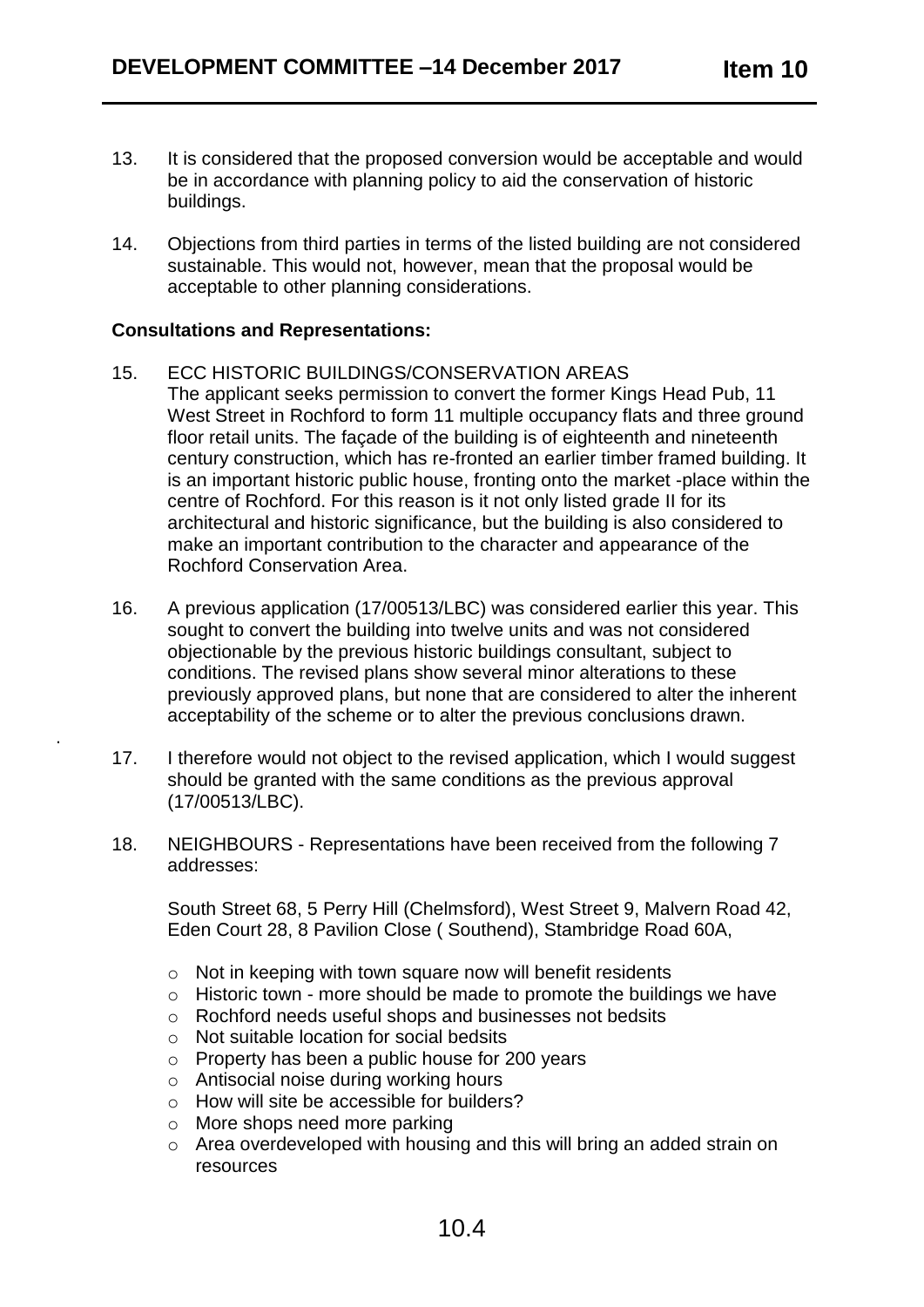### APPROVE

- 1 The development hereby permitted shall be begun before the expiration of 3 years from the date of this consent.
- 2 Access shall be maintained to both cellars and the second floor at all times. The cellar and second floor features shall not be sealed.
- 3 A Schedule of works detailing all works, which shall include but not limited to, works to all fireplace and chimney stacks, works to the roof, works within the cellars and works to the front elevation shall be submitted to the Local Planning Authority prior to the commencement of the development. The development shall be implemented in accordance with such details as may be agreed.

#### **Relevant Development Plan Policies and Proposals:**

Allocations Plan 2014

Core Strategy 2011 - CP1, CP2

Development Management Plan 2014 - DM1

Parking Standards Design and Good Practice

National Planning Policy Framework

Rochford Town Centre Area Action Plan 2015

Rochford Conservation Area Appraisal and Action Plan 2007

The local Ward Member(s) for the above application are Cllr M J Lucas-Gill Cllr M J Steptoe Cllr A L Williams